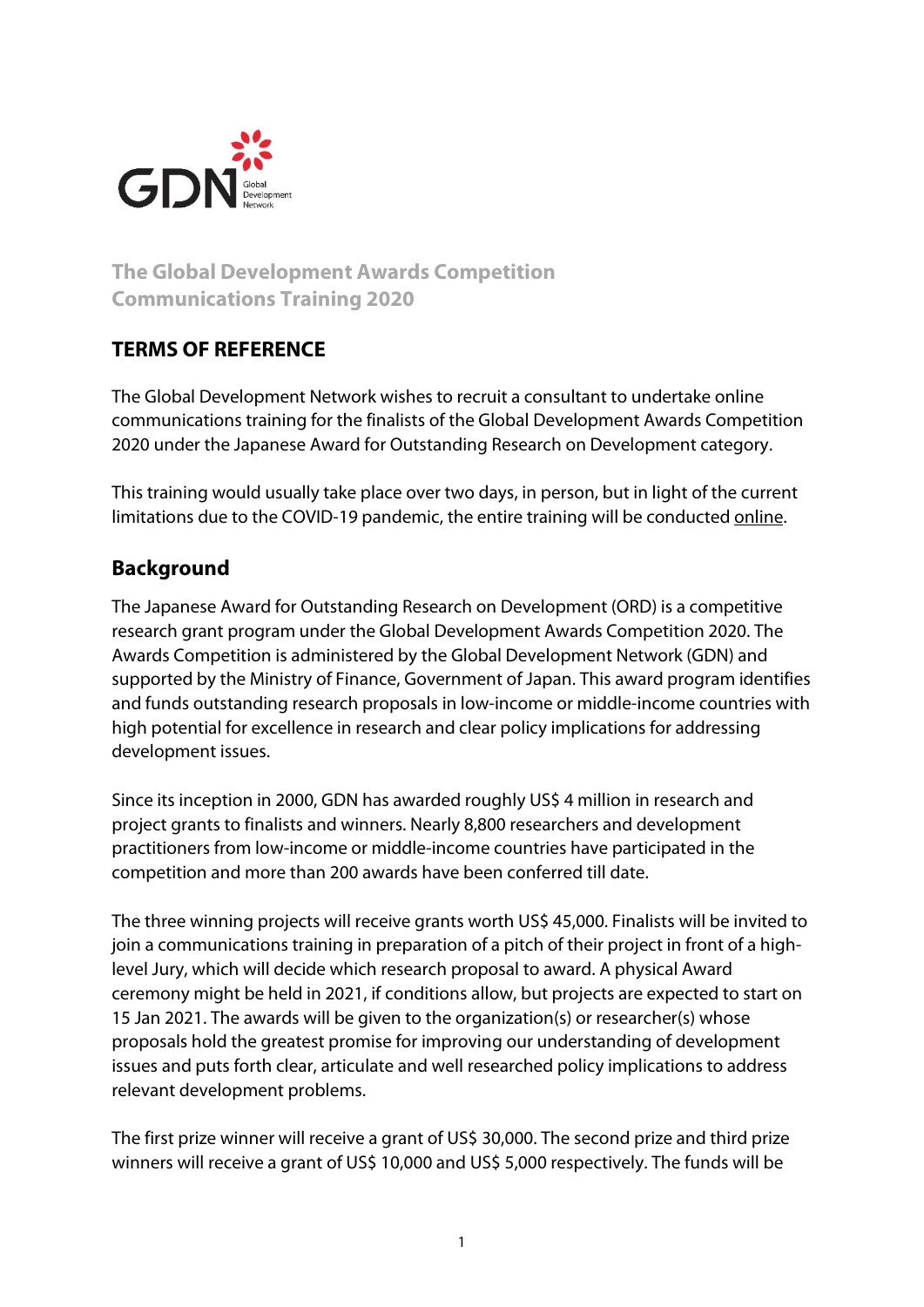used to support the research work proposed by the winners towards the completion of their research. Additionally, awardees will be paired with world-class academic in their area of work who will play the role of a Scientific and Technical Advisor to the winners.

## **Objective**

The training will strengthen the three finalists' presentation and communications skills on their proposals, preparing them for their presentation in front of a high-level academic jury and the general public. The event in 2020 will be online, with particular attention to online delivery.

## **Activities**

The activities under this assignment include the following:

#### **1. Preparation of online training**

The consultant will design the agenda for online training, prepare materials, provide an equipment check-list, and draft questionnaire to gather participants feedback and the effectiveness of the training. The consultant will access the paperwork submitted by the finalists for the award, and will be able to interact with them before the training if needed. Background reading on the finalists' proposals will help to tailor the training to its participants by identifying potential headlines and key messages.

Deliverables: training agenda focused on learning objectives; training materials; equipment check-list; feedback/evaluation questionnaire (pre- and post-).

### **2. Facilitation of the online training**

The consultant will facilitate the online training for the three finalists of the competition. In doing so, s/he will provide personalized feedback to help them improve their communications skills, refine their draft presentations, create a handout document, and prepare an elevator pitch. GDN will provide the platform, arranged in coordination with the consultant according to the agreed format. The training will enable participants to tell their stories, and make a pitch for an international award. At the end of the sessions, each participant must be able to connect with key audiences to clearly communicate the context and importance of their work, and provide details without losing sight of the big picture.

Deliverables: One PPT and handout per participant; online communications training.

### **3. Reporting**

The consultant will prepare a brief report discussing his/her learning, insights on the needs of the trainees, a brief and critical presentation of pre- and post-training feedback from the participants, and suggestion for GDN for future trainings.

Deliverable: Final training report.